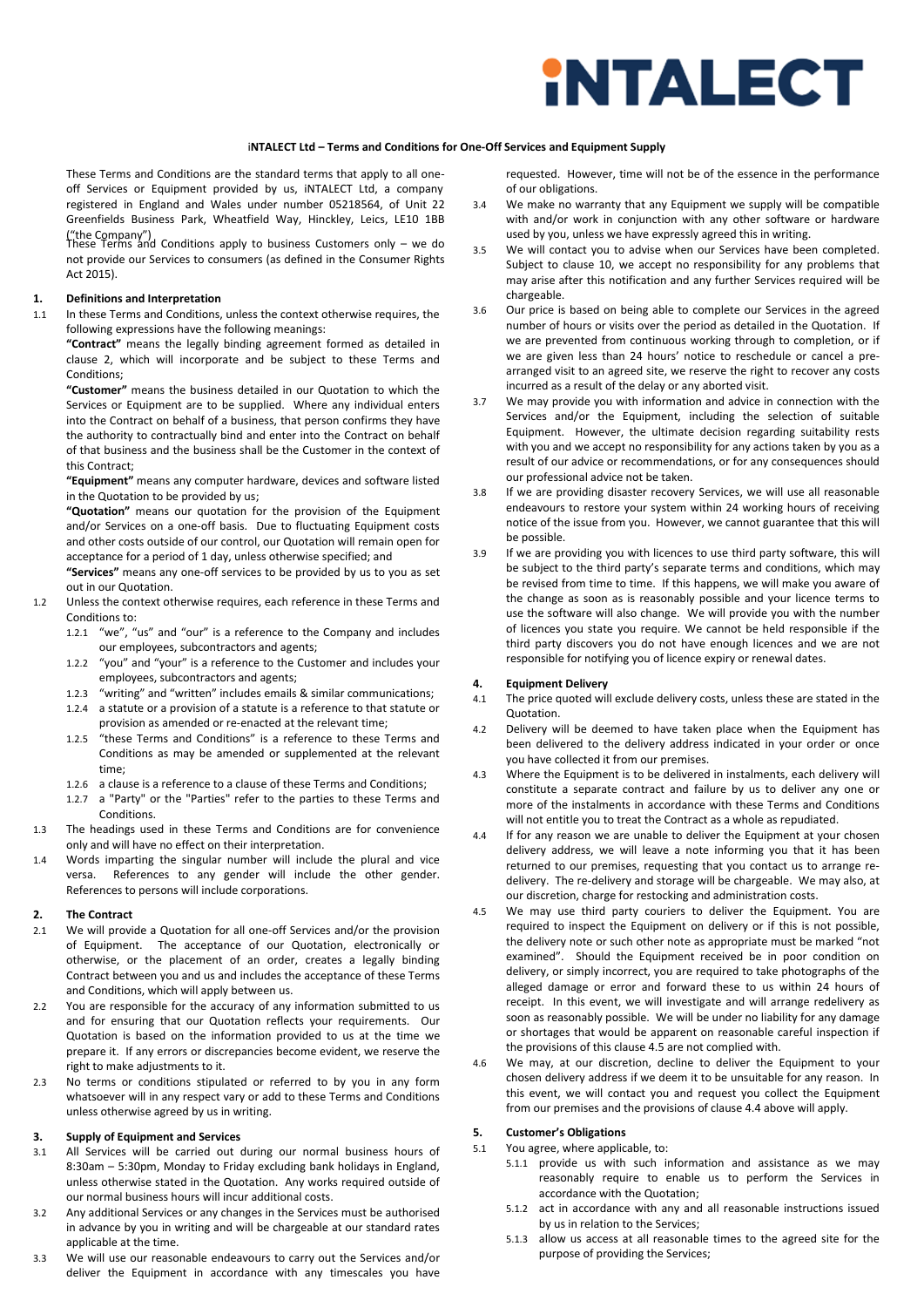- 5.1.4 ensure where you or any third party are installing any Equipment provided by us, such persons are suitably qualified and carry out the works in accordance with the installation instructions;
- 5.1.5 comply at all times with the manufacturers' guidelines, instructions and specifications, including with replacement consumables;
- 5.1.6 keep secure from third parties any passwords we may issue to you;
- 5.1.7 obtain and maintain all necessary licences, permissions and consents in connection with the Services.
- 5.2 If you fail to meet any of the provisions of clause 5.1, we reserve the right to suspend performance of the Services and/or delivery of the Equipment until you remedy the default and charge for any costs incurred by us as a result of your failure, at our discretion.

# **6. Fees and Payment**

- All invoices are payable strictly within 30 days from the date of invoice, in pounds sterling, without set-off, withholding or deduction.
- 6.2 We reserve the right to request a deposit payment or payment in full up front if we so decide, at our sole discretion. In this event, no Equipment will be released for delivery or collection and no Services will be carried out until any pro-forma invoice issued by us has been paid.
- 6.3 For larger projects, or otherwise at our discretion, we also reserve the right to charge additional interim payments at various milestones as the works progress. Where possible, we will notify you of the expected milestones in our Quotation.
- 6.4 In addition, you will be required to reimburse us for any additional Services we may provide at your request together with all actual, reasonable travel expenses, any incidental expenses for materials used and any third party Equipment and services supplied in connection with the provision of the Services.
- 6.5 All prices quoted are expressed exclusive of VAT.
- 6.6 Time for payment is of the essence of the Contract. If you fail to make payment in full by the due date then, without prejudice to any other rights which we may have, we will have the right to suspend the Services, suspend all further delivery of Equipment, recover any Equipment in accordance with clause 7, and charge interest from the due date until payment is made in full, both before and after judgment, at the rate of 8% per annum over the Bank of England base rate from time to time in force, in accordance with the Late Payment of Commercial Debts (Interest) Act 1998.

#### **7. Risk and Retention of Title**

- 7.1 Risk of damage to or loss of the Equipment will pass to you at the time it is delivered to you or collected by you or, if you wrongfully fail to take delivery of the Equipment, at the time when we attempted to deliver it.
- 7.2 Notwithstanding clause 7.1, legal and beneficial title of the Equipment will not pass to you until we have received payment in full for the total price of the Equipment, in cleared funds.
- 7.3 Until payment has been made to us in accordance with clause 6, and title in the Equipment has passed to you, you will be in possession of the Equipment as bailee for us and you must store it separately and in an appropriate environment, ensuring that it is identifiable as being supplied by us, and you will insure it against all reasonable risks.
- 7.4 We shall be entitled at any time to require you to deliver up to us any Equipment in which we retain title and, if you fail to do so forthwith, to enter upon any premises of yours or any third party's during normal business hours where the Equipment is stored to repossess it.
- 7.5 Your right to possession of the Equipment in which we maintain legal and beneficial title will terminate if any of the events listed in clause 8 occur.
- 7.6 If we lease Equipment to you via a third party, this will be subject to the third party's terms and conditions, which will supersede this clause 8 with regards to risk and title.

# **8. Cancellation**

- 8.1 Upon acceptance of the Quotation, you will no longer be entitled to cancel the Contract, except with our agreement in writing and provided that you indemnify us in full against all loss (including loss of profit), costs, damages, charges and expenses incurred by us as a result of the cancellation.
- 8.2 We may cancel the Contract at any time by giving you notice in writing if:
	- 8.2.1 you commit any material breach of any term of this Contract and (in the case of a breach capable of being remedied) have failed to remedy the breach within 7 days after receiving a request in writing from us to do so;
		- 8.2.2 you go into bankruptcy, liquidation or administration either voluntary or compulsory (save for the purposes of bona fide corporate reconstruction or amalgamation), if a receiver is appointed in respect of the whole or any part of your assets, or if you cease, or threaten to cease, to carry on business.
- 8.3 Upon cancellation of the Contract for any reason, we will invoice you for any Services carried out and any Equipment provided up until the date of cancellation and that sum will become immediately due and payable.

**9. Guarantee:** We will pass on the benefit of any manufacturer's guarantee provided with the Equipment, where applicable. For further details and terms, please refer to the guarantee documentation supplied with the Equipment.

# **10. Limitation of Liability**

- Nothing in these Terms and Conditions seeks to limit or exclude our liability in respect of death or personal injury caused by our negligence; fraud or fraudulent misrepresentation; or any other liability which cannot lawfully be excluded or limited.
- Except as provided in clause 10.1 above, we will not by reason of any representation, implied warranty, condition or other term, or any duty at common law or under the express terms contained herein, be liable for any loss of profit or any indirect, special or consequential loss, damage, costs, expenses or other claims (whether caused by our servants or agents or otherwise) in connection with the performance of our obligations under the Contract.
- 10.3 All warranties or conditions whether express or implied by law are expressly excluded to the extent permitted by law.
- 10.4 In the event of a breach by us of our express obligations under the Contract, your remedies will be limited to damages, which in any event, shall not exceed the total fees paid by you for the Equipment and/or Services under the Contract.
- 10.5 You will indemnify and hold us harmless from and against any and all claims, costs and liabilities howsoever arising and of whatsoever nature (including any consequential or indirect costs or losses) and whether in contract or in tort, including injury to or death of any person or persons or loss of or damage to any property arising out of or in respect of the performance by you of your obligations under the Contract if and to the extent that such losses, costs, damages and expenses are caused or contributed to by your negligent acts or omissions or those of any persons for which you are otherwise legally liable.
- **11. Confidentiality:** Each Party undertakes that throughout the duration of the Contract, the Parties may disclose certain confidential information to each other. Both Parties agree that they will not use the confidential information provided by the other, other than to perform their obligations under this Contract. Each Party will maintain the confidential information's confidentiality and will not disseminate it to any third party, unless authorised by the other Party in writing.

### **12. Data Protection**

- 12.1 Both parties agree to comply with the provisions of the General Data Protection Regulation 2016, and any subsequent amendments to it.
- 12.2 If you provide us with or allow us access to the personal data of any other person, it is your responsibility to obtain the consent of those persons to pass their data to us, as a third party. We will only process and if necessary, store such data to perform our obligations under the Contract. We will not use it for any other purpose. For further information, please refer to our Privacy Notice, available on request.
- **13. Force Majeure:** Neither Party shall be liable for any failure or delay in performing their obligations under the Contract where such failure or delay results from any cause that is beyond the reasonable control of that Party. Such causes include, but are not limited to: power failure, Internet service provider failure, industrial action, civil unrest, fire, flood, storms, earthquakes, acts of terrorism or war, governmental action or any other event beyond the control of the Party in question.

# **14. Assignment and Sub-Contracting**

- 14.1 You may not, without our prior written consent, assign, transfer, charge, sub-contract or deal in any other manner with all or any of your rights or obligations under the Contract.
- 14.2 We may at any time assign, transfer, charge, sub-contract or deal in any other manner with all or any of our rights or obligations under the Contract, without obtaining your prior consent.
- **15. Waiver:** No failure or delay by either Party in exercising any of its rights under the Contract shall be deemed to be a waiver of that right, and no waiver by either Party of a breach of any provision of the Contract shall be deemed to be a waiver of any subsequent breach of the same or any other provision.
- **16. Third Party Rights:** No part of the Contract is intended to confer rights on any third parties and accordingly the Contracts (Rights of Third Parties) Act 1999 shall not apply to the Contract.
- **17. Notices:** Notices will be deemed to have been duly received and properly served 24 hours after an email is sent or three working days after the date of posting of any letter. In proving the service of any notice, it will be sufficient to prove, in the case of a letter, that it was properly addressed to the address provided, stamped and placed in the post and in the case of an email, that it was sent to the specified email address of the addressee.